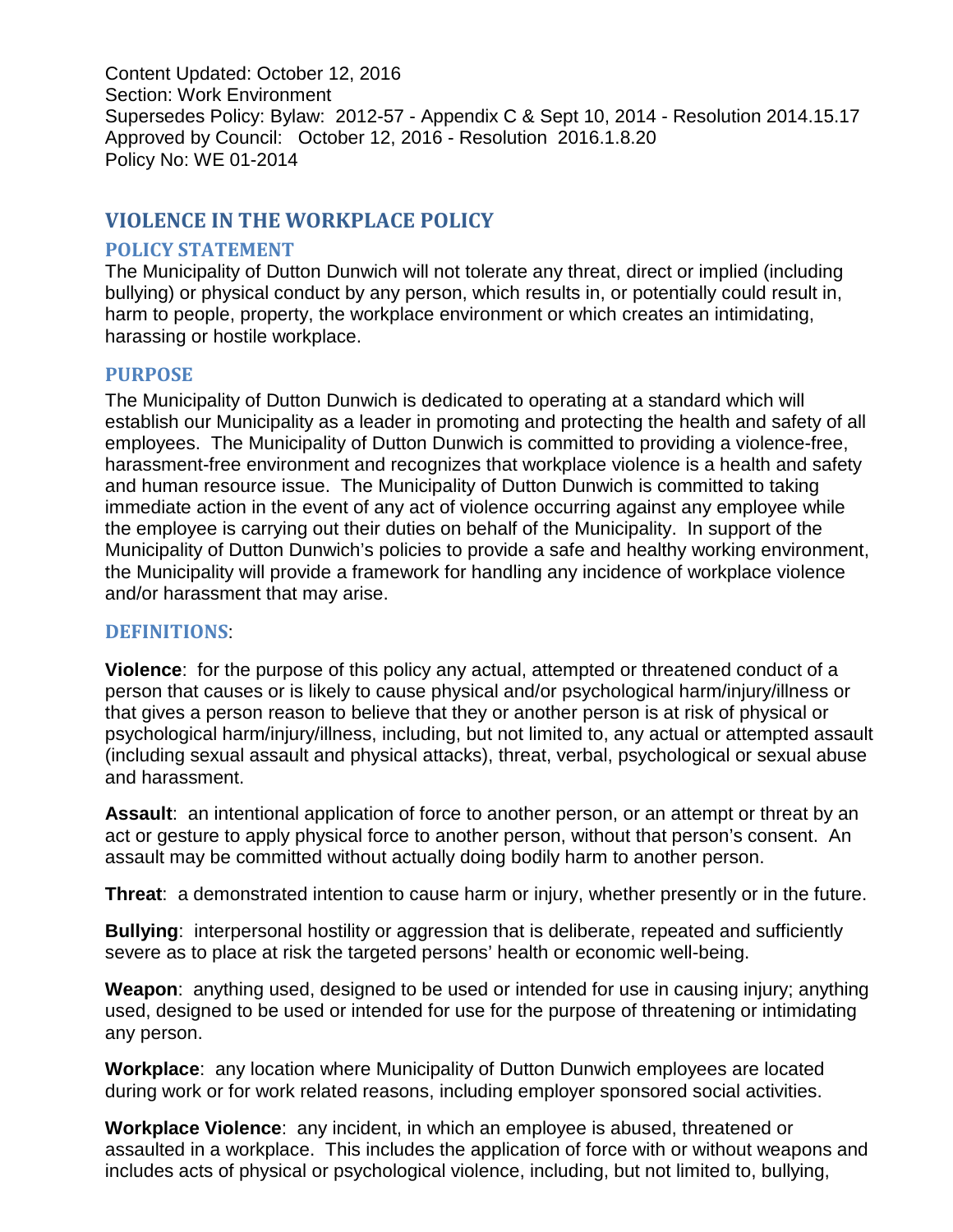mobbing, teasing, ridicule, hostile conduct and any other acts or use of words that can be reasonably interpreted as designed to hurt or isolate a person in the workplace. The violence may come from any source (e.g. resident, co-worker, contractor, personal relationship, etc).

**Harassment**: (for the purposes of this policy) engaging in a course of vexatious comment or conduct against a worker in a workplace - a comment or conduct that is known or ought reasonably to be known to be unwelcome. (Harassment based on prohibited grounds as per the Ontario Human Rights Code is dealt with under the Human Resources– Workplace Harassment and Discrimination WE02-2014).

# **ROLES AND RESPONSIBILITIES**

# **Council, Supervisors Managers:**

All members of Municipal Council, Supervisors and Managers are responsible for ensuring a work environment free from violence, harassment or threatened violence. This responsibility includes actively promoting a positive work environment and intervening when problems occur. Councillors', Supervisors' and Managers' responsibilities include the following:

- Understand and uphold the principles of this policy by following this policy in their dealings with employees and by setting a good example.
- Communicate to employees that you take the issues of workplace conduct and a violence-free environment seriously.
- Do not participate in or ignore violence or potential violence.
- Ensure employees are informed of the Municipality's policy and procedures for dealing with issues that arise under this policy.
- Respond promptly to any issues of violence, potential violence that come to your attention.
- Keep personal records of discussions with employees who raise concerns under this policy, as well as responses to situations.
- Report any incidents to the Chief Administrative Officer or in their absence the Mayor.
- Investigate and implement corrective actions to minimize potential recurrences.
- Ensure employees who are experiencing difficulties and/or are exhibiting behaviours that may contribute or lead to conduct inconsistent with this policy are aware of and support them to attend any community services that may be available to them.
- Ensure employees who are exposed to a violent or traumatic situation in the workplace are aware of and support them to attend any community services that may be available to them.
- Comply with all specific procedures, response plans or other controls that are defined by the Municipality. Such measures shall be reviewed by the applicable Health and Safety Committee.
- Participate in the delivery of any relevant training or educational programs to employees that the Municipality develops or identifies as assisting in managing and de-escalating crisis situations that may lead to violence and to establish personal safety measures.
- Maintain and preserve employees' private and personal information to the fullest extent possible in the circumstance(s) with the understanding that protection of employees from violence of any type prevails over confidentiality.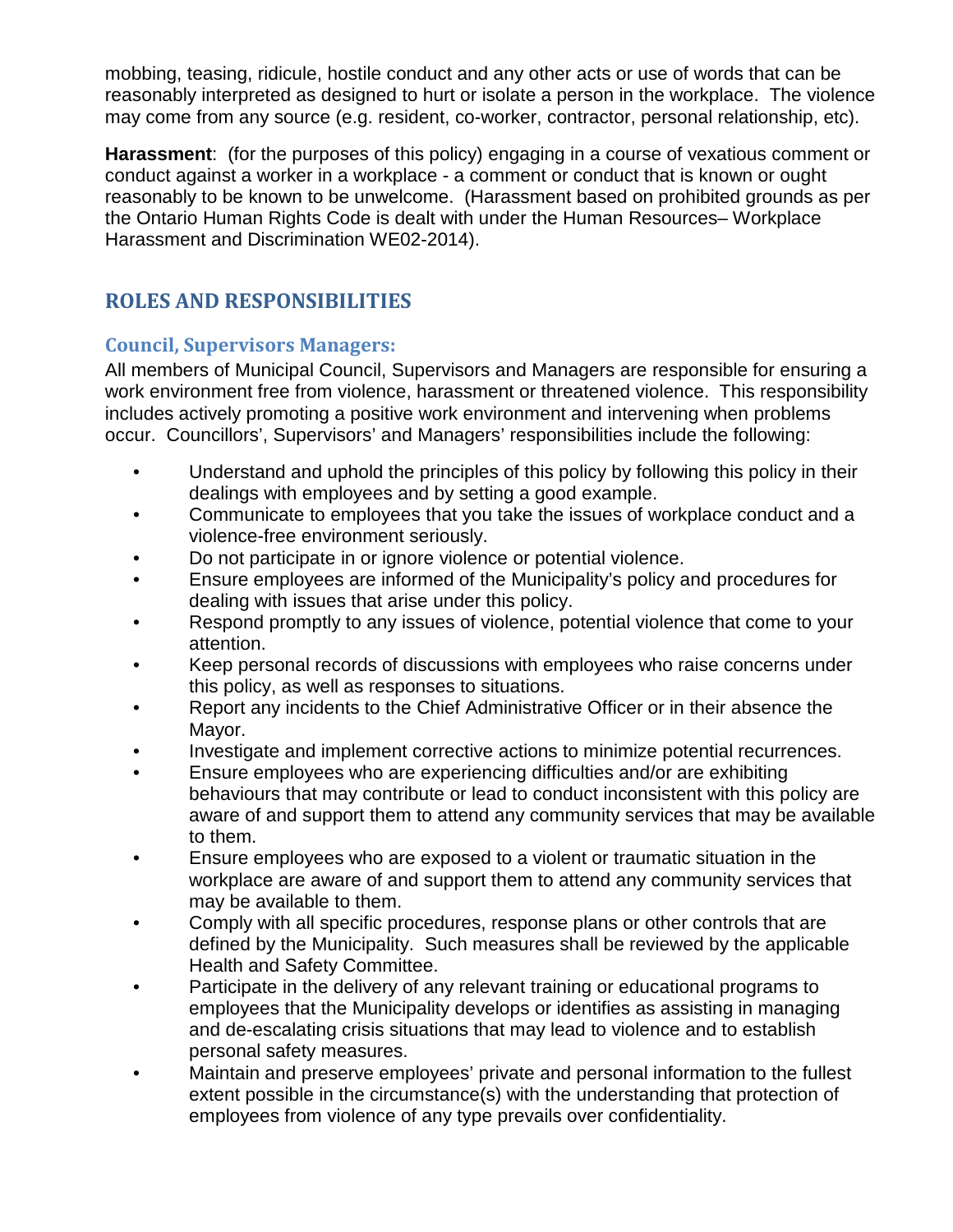• Take every precaution reasonable for the protection of all workers in the workplace as per the requirements of the Occupational Health and Safety Act – specifically section 32.0.5.

# **Employees:**

All employees of the Municipality share an important role and responsibility in terms of the maintenance of a work environment free from violence or threatened violence. Employee responsibilities include the following:

- Ensure adherence to the spirit and intent of this policy.
- Understand the definitions of conduct prohibited by this policy and any conduct that falls within the scope of the behaviour prohibited by this policy.
- Do not engage in any behaviour that would constitute workplace violence, including coercion, bullying, harassment, threatening, and intimidation, abuse either physically or verbally that result in emotional or physical harm to other employees, residents or members of the public.
- Participate and provide input, through the Health & Safety Committee, in regards to the development of workplace violence procedures, response plans and other controls that are proposed or implemented to minimize or eliminate the risk.
- Attend education and training sessions offered by the employer regarding workplace violence.
- Report all workplace violence incidents to the Chief Administrative Officer and in their absence the Mayor.
- Report al concerns of persona/domestic violence that have the potential to enter the workplace
- Report changes in co-workers behaviours that are perceived to be concerning.
- Cooperate and assist with investigations regarding workplace violence incidents.
- Seek support and assistance from any community services available when experiencing stress or other personal difficulties that may contribute to workplace violence.
- Seek support and assistance from any community service available, if exposed to a violent or traumatic situation, if appropriate.

# **Guidelines for Dealing with Conflict and Aggression**

The following are preventative tips for dealing with conflict and aggression. Municipal policies and procedures may provide additional specific information.

- Be alert to situations and early warning signs (crying, pacing, avoidance or excessive eye contact, challenging behaviours, yelling, etc.).
- Try to provide an early resolution before a situation escalates and an incident occurs (e.g. deal with issues/complaints right away).
- Listen to the other person's entire issue/complaint.
- Gather information and determine the reason for the issue/ complaint.
- Do not downplay or minimize the person's concern.
- Remain calm, speak in a clear, calm and consistent voice.
- Maintain normal eye contact avoid staring.
- Do not infringe on the person's personal space (e.g. do not point in their face).
- Keep the discussion focused on the issue, not the individual parties.
- Identify shared goals and ways to achieve them.
- Do not set unrealistic goals or make promises that you may not be able to keep.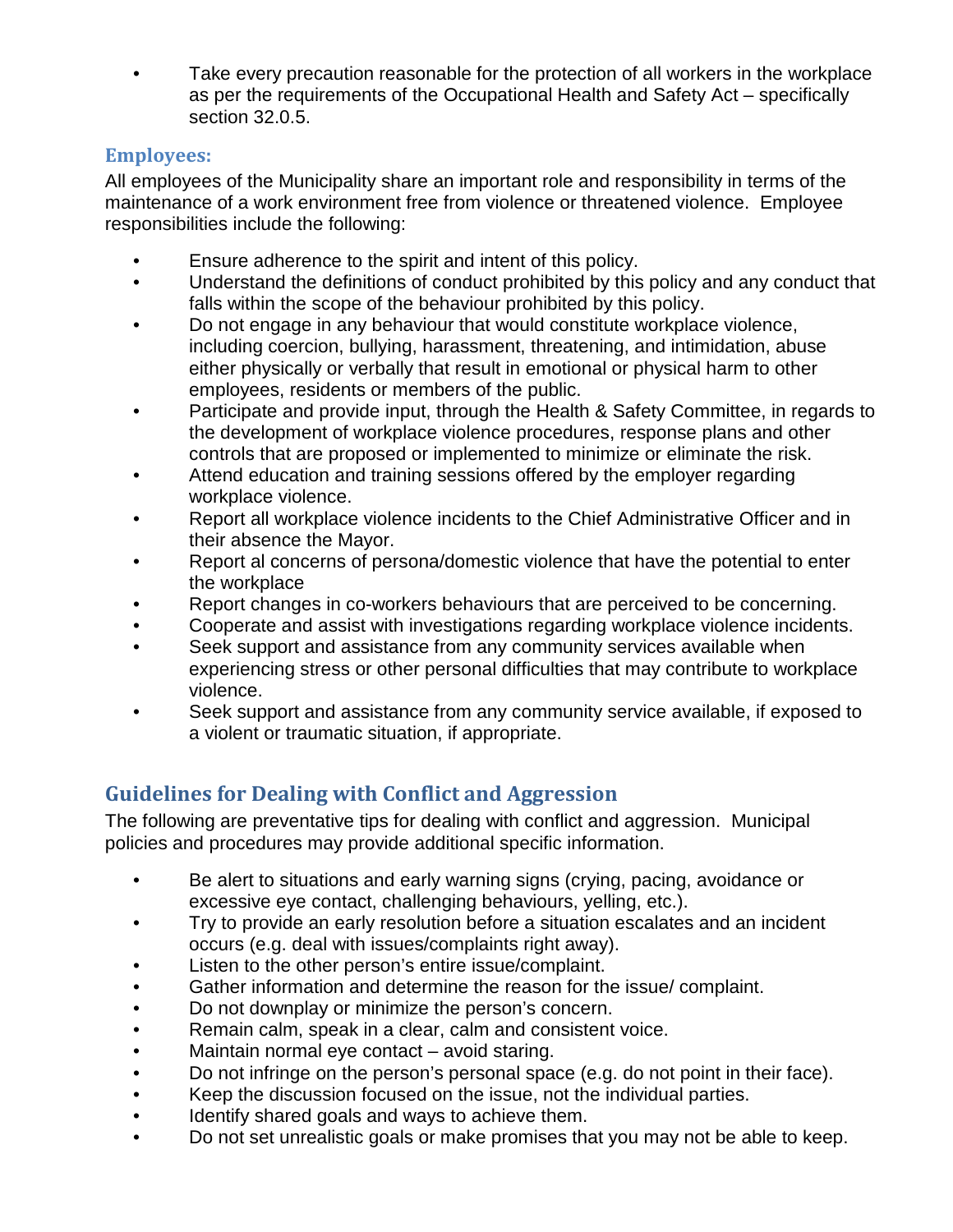- Set limits and inform the person that the meeting will only continue if they remain calm – inappropriate behaviour is not acceptable (refer to Appendix B – Commitment to a Civil Workplace Environment and Workplace Interactions Policy WE03-2014).
- Take the dispute to a third party if the matter cannot be resolved.
- Always remain alert to unsafe situations and react leave the location if necessary, have another person accompany you or remain close-by, telephone for assistance, etc.

# **PROCEDURES**

## **Management Support and Intervention**

All members of the workplace community benefit from prompt, efficient and effective resolution of concerns regarding the quality of the work environment and any concern which may jeopardize a safe work environment. Any employee who experiences any concern in their work environment regarding violence or potential violence at or in the workplace is encouraged to report their concern immediately, either to management or through a formal complaint.

## **Procedures for Resolving Concerns of Violence in the Workplace.**

#### **Management Support and Intervention:**

Any concern about violence or potential violence may be effectively resolved by informal assistance, support and intervention by management. We encourage you to raise any concern respecting violence or potential violence at or in your workplace with your supervisor or manager at any time. In the event that you are not comfortable with raising the concern or issue with your direct Manager or Supervisor, you are encouraged to seek assistance of any member of management or Human Resources.

## **Complaint Process**

In the event that informal attempts to resolve concerns of violence or potential violence are unsuccessful or you identify the concerns as more appropriately dealt with through a formal complaint process, an investigation shall be initiated in response to the receipt of a written formal complaint.

Should an employee decide to file a formal complaint, they should:

- put the complaint in writing
- sign and file the complaint with the supervisor/manager or human resources
- co-operate with those responsible for investigating the complaint

## **Complaint Investigation Procedure**

Where a formal complaint is filed the following steps will occur:

- an investigation will be initiated and completed promptly;
- individuals who have relevant information with respect to the alleged complaint will be interviewed and statements taken;
- information obtained about an incident or complaint of workplace violence, including identifying information about any individuals involved, will not be disclosed unless the disclosure is necessary for the investigation or corrective action, or is required by law;
- a written report will be prepared at the conclusion of the investigation;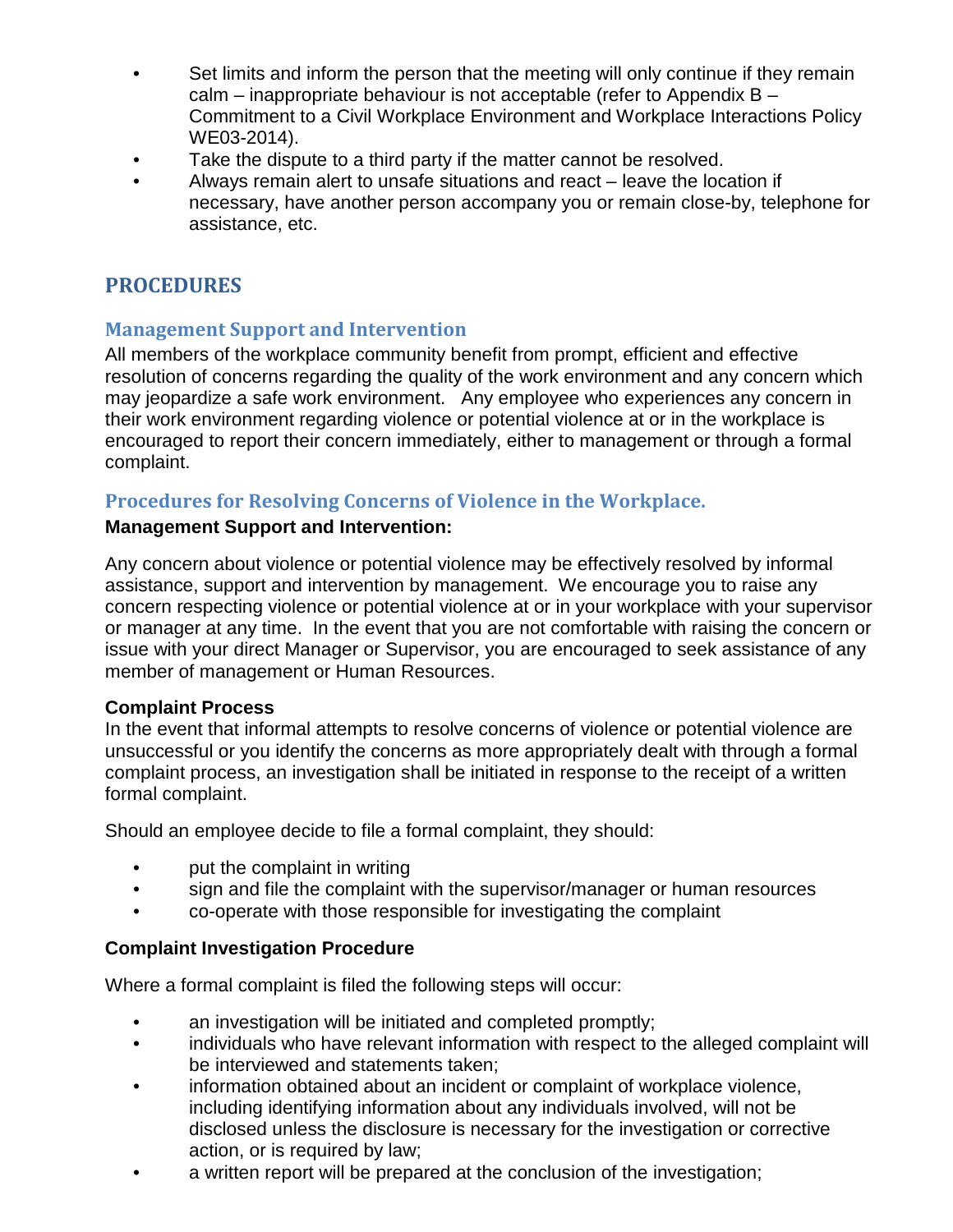- the findings will be reviewed with the parties to the complaint;
- appropriate remedial action will be determined and implemented where there is a finding of violence in the workplace.

# **Guidelines for Dealing with Specific Types of Incidents**

#### **Dealing with a Verbally Abusive Telephone Call**

The following are guidelines for dealing with verbally abusive telephone calls. Municipal policies and procedures may provide additional specific information.

- Inform the caller that abusive language is not acceptable.
- Advise the caller that the conversation will be terminated if the abusive language continues.
- Establish written documentation about the incident.
- Advise your Supervisor/Manager of the occurrence after the phone call has ended.
- If the same caller has made repeated similar calls, advise them that if it continues that the Police may be notified.

## **Dealing with Telephone Threats**

The following are guidelines for dealing with telephone threats. Municipal policies and procedures may provide additional specific information.

- Obtain as much information from the caller as possible.
- Immediately document the conversation as accurately as possible.
- Immediately notify your Supervisor/Manager.
- Do not discuss the conversation with anyone other than Management.

## **Dealing with a Written Threat**

The following are guidelines for dealing with a written threat. Municipal policies and procedures may provide additional specific information.

- Do not throw away any part of the written letters or envelopes.
- Handle the document(s) as little as possible.
- Place the document(s) in a folder or clear protective sleeve to help protect them.
- Advise your Supervisor/Manager of the occurrence.
- Do not discuss the contents of the written threat with anyone other than Management.

#### **Supervisors/Managers**

Management on receiving reports of activities as listed above:

- Record the details of the incident.
- Assess the immediate danger and take the appropriate measures to safeguard employees and facilities.
- Notify the Chief Administrative Officer or in their absence the Mayor immediately, who will initiate the appropriate investigations.
- The Chief Administrative Officer or in their absence the Mayor will notify the appropriate Police services where necessary.

## **Guidelines for a Potential Volatile Situation:**

A potentially volatile situation is defined as any verbal threat or gesture to do harm to people, property, process or the environment. The verbal threat or gesture creates an intimidating,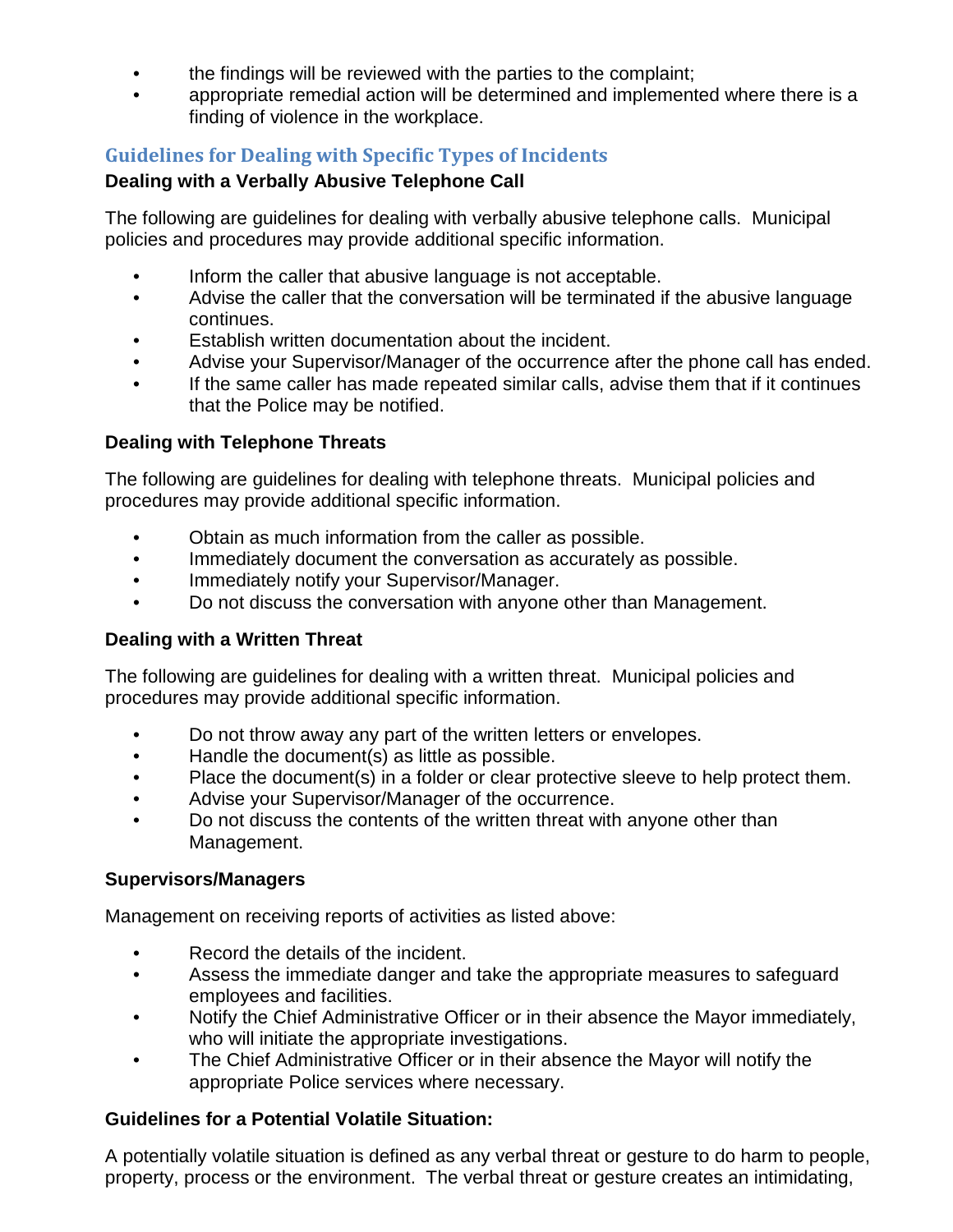offensive or hostile environment, and can include the display of uncontrolled behaviours as a result of emotional upset, anger or mental confusion. In such cases, responsibilities are as follows:

## **Employees (including Members of Council)**

- Establish a safe location and notify your Supervisor/Manager immediately. Activate EMS (Emergency Medical Services – by calling 9-1-1) if deemed necessary.
- Do not aggravate or allow anyone else to aggravate the situation.
- If the person leaves the area, do not detain them. Follow the person safely while on the Municipality of Dutton Dunwich's worksite. Inform your Supervisor/Manager of the location of the person.
- Follow the direction of your Supervisor/Manager or their designate.

## **Supervisors/Managers**

- Appropriately and safely intervene when you become aware of a potentially volatile situation.
- Assess the immediate danger and take the appropriate measures to safeguard persons and the facility.
- Document the threat.
- Notify the Chief Administrative Officer or in their absence the Mayor. The appropriate police services may be notified where necessary.
- If the offender is an employee, consider suspending the offender pending the outcome of the investigation.
- In conjunction with the Chief Administrative Officer or in their absence the Mayor, conduct an investigation. All parties are to be interviewed and asked to provide written, signed statements.
- Hold a post incident review to ensure procedures were followed and to make recommendations for improvements; recommend and/or provide appropriate medical care and or assistance.
- Record all details of the incident and submit a thorough report Chief Administrative Officer in a timely fashion.

# **Guidelines for a Violent Situation with Immediate Danger:**

A violent situation with immediate danger is defined as a highly agitated individual displaying loud and/or abusive verbal or aggressive physical behaviours; where harm or violent action to people, property or the environment has already taken place; the presence of any type of weapon or use of an object as a weapon or; where there is a threat by an individual to do immediate harm to people, property or the environment.

# **Employees (including Members of Council)**

- Establish a safe location. Activate EMS (Emergency Medical Services by calling 9-1-1) if deemed necessary.
- Notify your Supervisor/Manager or other Municipality of Dutton Dunwich official immediately.
- Follow the direction of your Supervisor/Manager or other Municipality of Dutton Dunwich official.